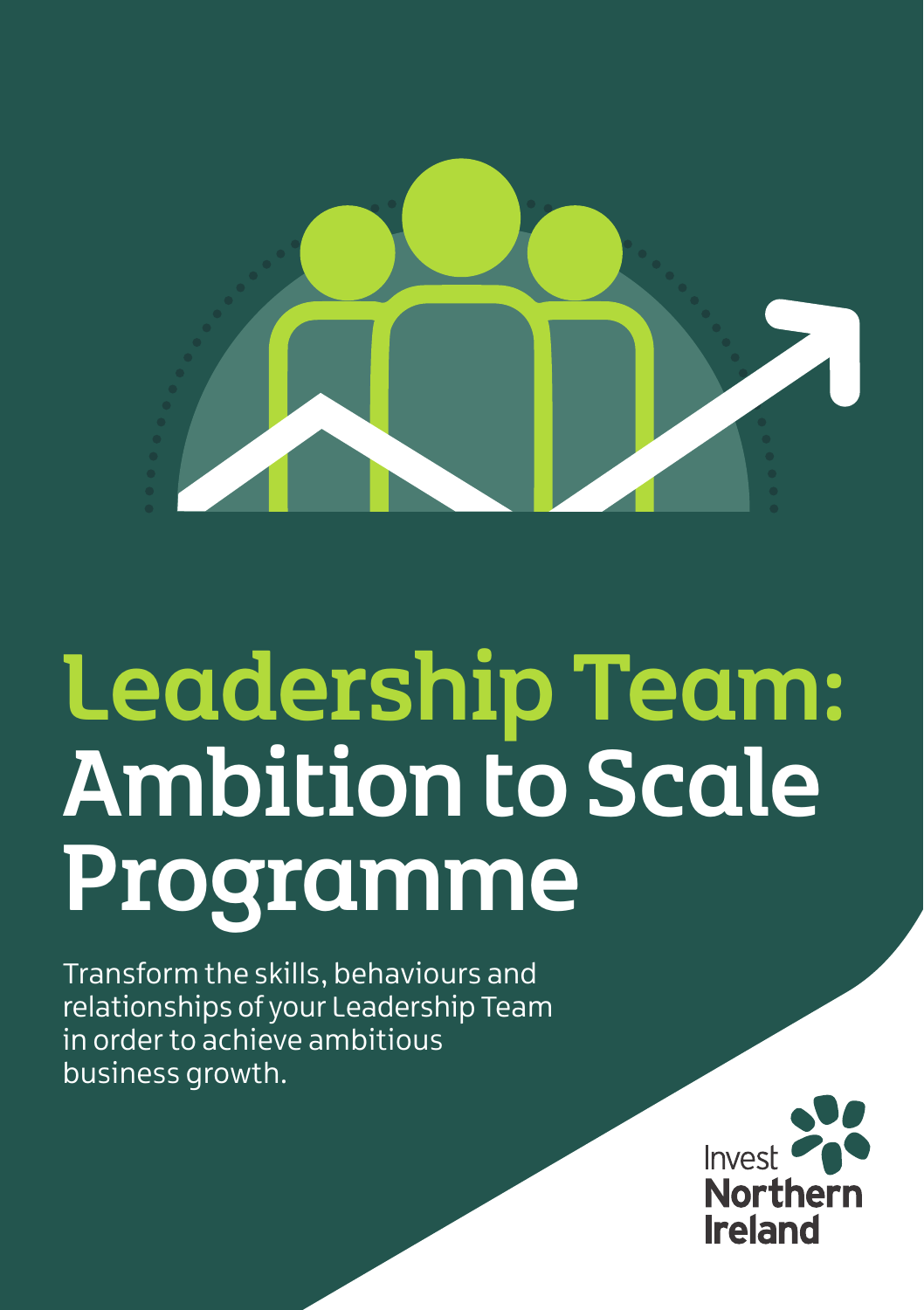## About the Programme

### UJHO SHOULD APPLY?

The programme is for the business owner / CEO / MD plus up to two members of the leadership team.

### **MUST:**

**Be an SME (up to 249 staff)** 

**Ambition to grow and scale**  *<u>W</u>* vour business globally

**Turnover ideally in excess** E) **of £3 million**

**Ability to commit time and resources to the programme**

### **WHY JOIN? IT WILL:**

- Challenge the focus of your leadership team to enable your company to scale.
- Build top team cohesion and drive a culture of transformation to enable ambitious growth.

Develop the right company structures and processes to support international growth.

Make more time for strategy and business

development.

Build more connections with other business leaders,

share experience and access best practice learning.

### WHAT OUR CUSTOMERS HAVE TO SAY

"We found the Leadership Team Programme to be invaluable and a fantastic way for both myself and my team to develop our skills to lead our company into the next level of growth.

Since starting the programme the company has made an additional £5m in sales."

**Gareth Loye, CEO M&M Contracts**

"The biggest change to our business as a result of this Leadership Team Programme is our focus on the export market. Beforehand we were doing business mainly in Northern Ireland, with a small amount of activity in ROI and England. Now we are thinking Europe, Canada, Australia....it is actually taking us to the next stage! We have moved beyond the daily operations, the team communication and delegation has improved greatly!

It has been transformational for our business and is something I would happily do over and over again. "

**Richard Martin, MD Tascomi**

"If you commit you will become a stronger organisation, you will grow, so find the time and join the programme."

**Terry Moore, MD Outsorce**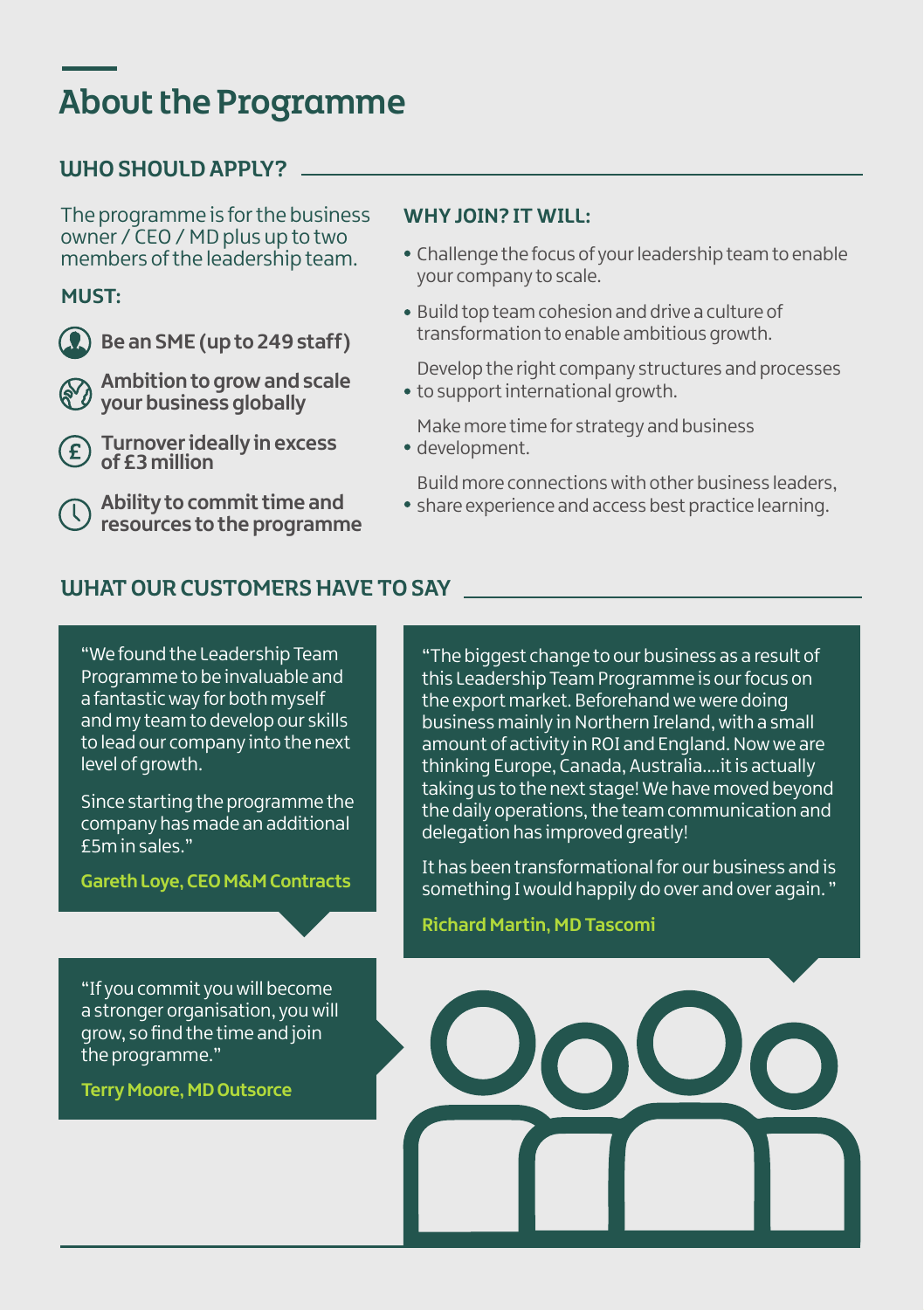# Ambition to scale programme

### PROGRAMME ELEMENTS

The Invest NI Leadership Team Programme is focused on transforming the skills, behaviours and relationships of the top team in order to achieve business growth.

Provided in partnership between Invest NI, Dublin City University Business School and Wilson Sloan Consulting, the programme combines the following key elements:



### **World Class Executive Education Business Coaching Peer Networks**

Access to global best practice in leadership and international growth delivered by an internationally recognised business school.

The sessions are specifically geared towards SMEs with high growth potential, delivered by some of the best practitioners and thought leaders in the world focusing on strategy, leadership, people, sales and marketing, and finance. They are brought to life through case studies, practical business activities and guest speakers.

Tailored business coaching will provide the leadership team with a specialist business coach to help challenge, support and translate learning from the programme into a plan for growth. The teams are also challenged to build leadership competencies and drive effective changes through the use of specialist business and behavioural diagnostics.

Business to Business learning will provide an opportunity for similarly ambitious leadership teams from a range of sectors to engage, share experiences, learning and potential business growth opportunities.



### YOUR LEADERSHIP TEAM WILL:

- Gain a deeper understanding of how to develop and implement strategies that drive sustainability and international growth.
- Be a stronger and more effective top team, ready to develop and implement a strategy for growth.
- Be able to use a wide range of practical tools and techniques to ensure every aspect of your business is aligned with your strategy.

For information on dates and the application process please contact:

**Catherine McGuigan T:** 028 9069 8312 **E:** catherine.mcguigan@investni.com **E:** grainne.mccurry@investni.com**Grainne McCurry T:** 028 9069 8090

Please note that participation on this programme is subject to a competitive process and places are limited.